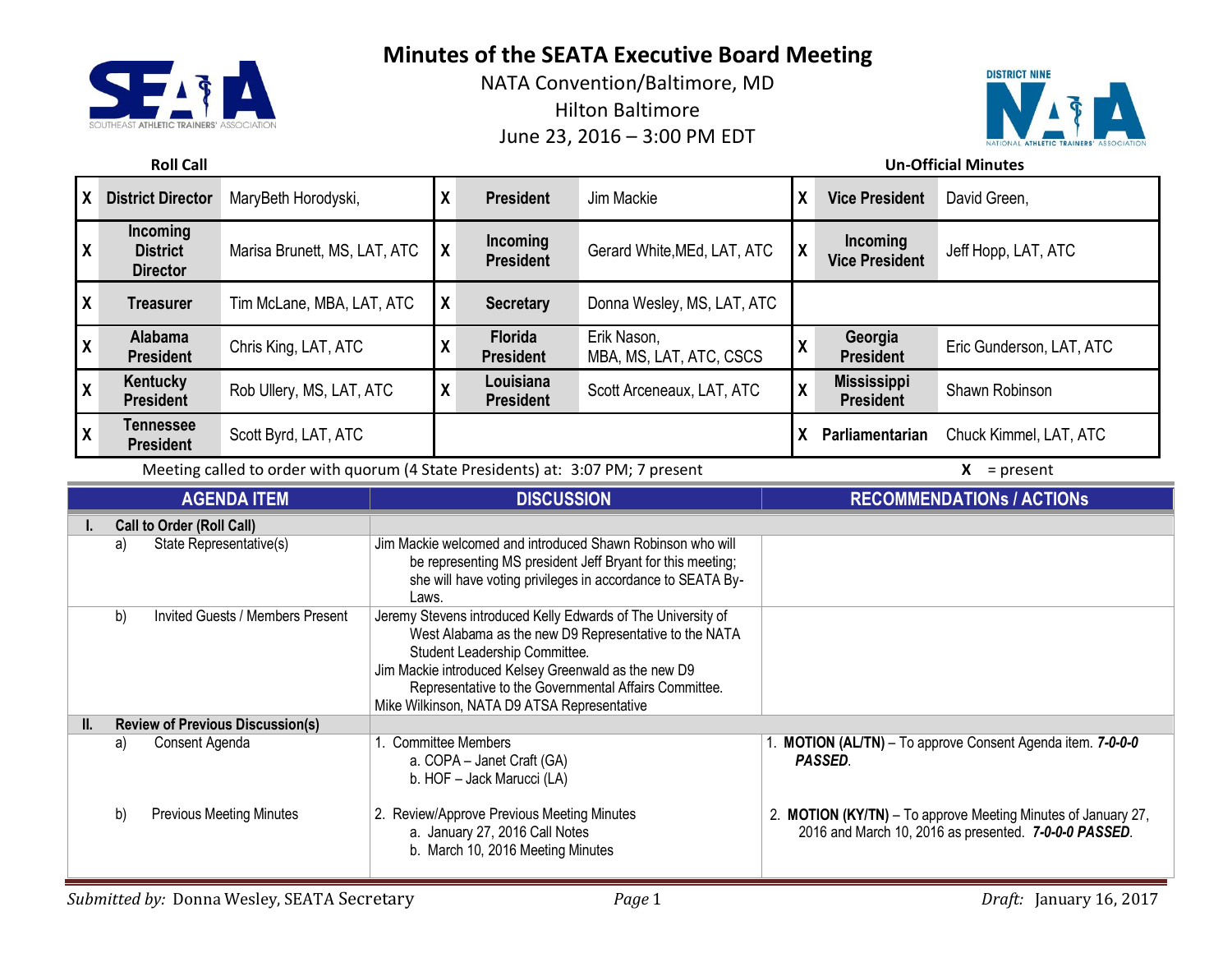



| <b>AGENDA ITEM</b> |                               | <b>DISCUSSION</b>                                                                                                                                                                                                                                                                                                                                                                                                                                                                                                                                                                                                                                                                              | <b>RECOMMENDATIONS / ACTIONS</b>                                                                          |  |
|--------------------|-------------------------------|------------------------------------------------------------------------------------------------------------------------------------------------------------------------------------------------------------------------------------------------------------------------------------------------------------------------------------------------------------------------------------------------------------------------------------------------------------------------------------------------------------------------------------------------------------------------------------------------------------------------------------------------------------------------------------------------|-----------------------------------------------------------------------------------------------------------|--|
| III.               | <b>Officer's Reports</b>      |                                                                                                                                                                                                                                                                                                                                                                                                                                                                                                                                                                                                                                                                                                |                                                                                                           |  |
|                    | Director Horodyski<br>a)      | 1. Capitol Hill Day was a success with 48/50 states represented<br>and 1,186 appointments. Ninety-six of one hundred<br>Senators were met with on Wednesday.<br>2. All members are encouraged to provide feedback to CAATE<br>during the open comment time (July 1 - Professional<br>Standards; Aug. 1 - Curricular Content Standards). At<br>present only 76 of over 40,000 members have provided<br>response.<br>3. Continued push to increase the number of Athletic Trainers with<br>NPI#s; some discussion about electronic communication<br>with physicians only being HIPAA compliant if professional<br>has an NPI.<br>4. Additional information will be provided in Members' Meeting. | 2. State Presidents contact ATEP Program Directors in respective<br>state to review and provide feedback. |  |
|                    | <b>President Mackie</b><br>b) | 1. Board liaisons are encouraged to have D9 representatives/<br>committee chairs that are here for committee meetings to<br>complete the needed paperwork to apply for SEATA<br>Committee funding in a timely manner.<br>2. Only a few states (MS, FL, GA) had members that requested<br>Capitol Hill Funding Grant in advance. Please work with<br>Treasurer McLane to get the paperwork completed so that<br>payment can be made.<br>3. President Mackie congratulated Parliamentarian Chuck Kimmel<br>and noted that he may have to leave this meeting to receive<br>an award.                                                                                                              |                                                                                                           |  |
|                    | Vice President Green<br>C)    | 1. Vice President Green thanks the Board and the Research &<br>Education Committee for another successful Clinical<br>Symposium & Members' Meeting in March.<br>2. Please make sure that members are nominated for deserving<br>SEATA honors so that we do not have awards that go<br>ungiven each year.<br>3. Incoming VP Hopp has been briefed on some items and has<br>the needed material for the 2017 meeting and additional<br>contracts for Crowne Plaza Ravinia.                                                                                                                                                                                                                       |                                                                                                           |  |
|                    | d)<br>Secretary Wesley        | 1. Membership statistics were reviewed.<br>2. The NATA's policy for distribution of the membership database<br>was reviewed and discussed.                                                                                                                                                                                                                                                                                                                                                                                                                                                                                                                                                     |                                                                                                           |  |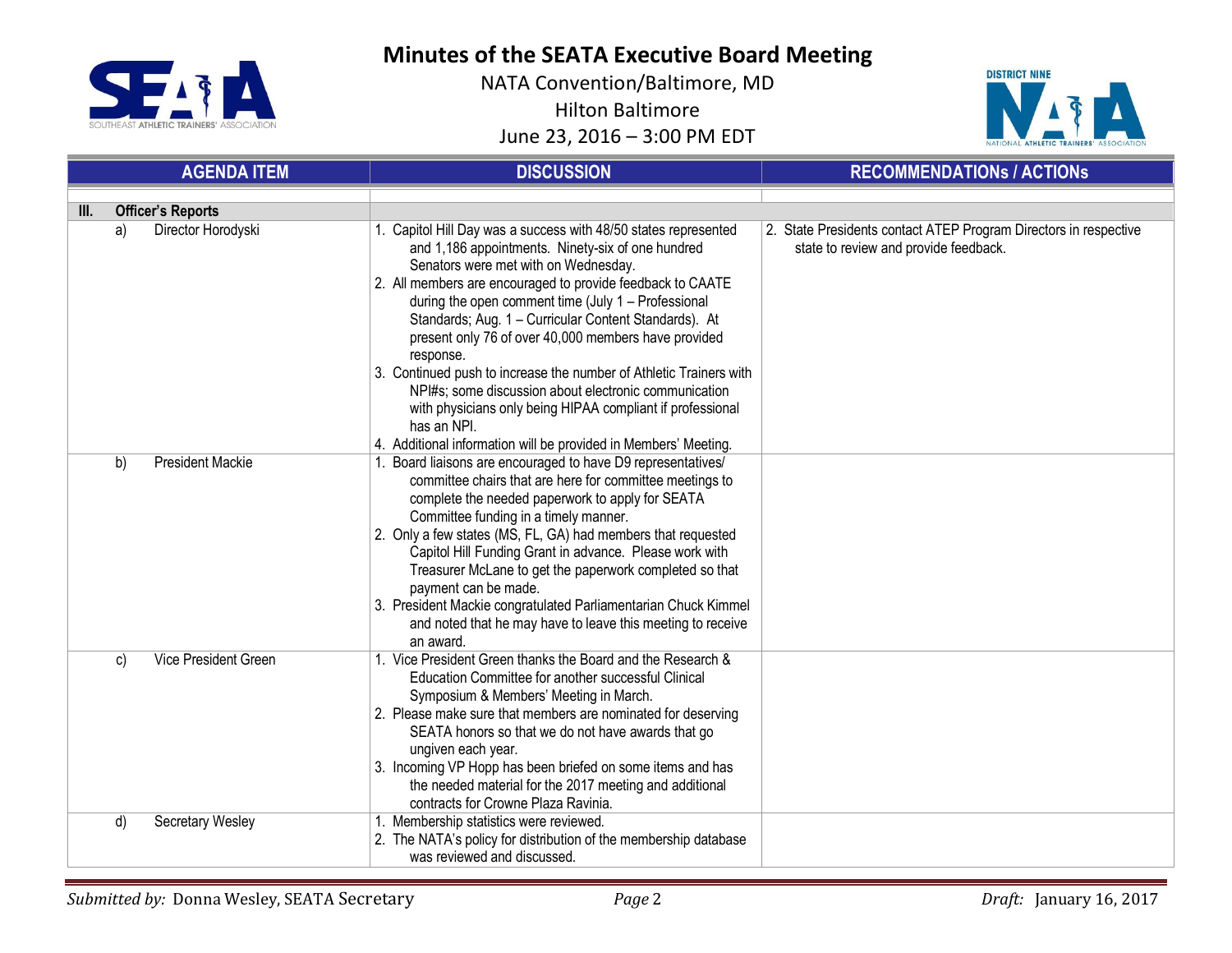



| <b>AGENDA ITEM</b> |                                                                                 | <b>DISCUSSION</b>                                                                                                                                                                                                                                                                                                                                                                                                                                                                                                                                                                                                                                                                                                                                                                                                                                   | <b>RECOMMENDATIONS / ACTIONS</b>                                                                                                                                                                                                                                                                     |
|--------------------|---------------------------------------------------------------------------------|-----------------------------------------------------------------------------------------------------------------------------------------------------------------------------------------------------------------------------------------------------------------------------------------------------------------------------------------------------------------------------------------------------------------------------------------------------------------------------------------------------------------------------------------------------------------------------------------------------------------------------------------------------------------------------------------------------------------------------------------------------------------------------------------------------------------------------------------------------|------------------------------------------------------------------------------------------------------------------------------------------------------------------------------------------------------------------------------------------------------------------------------------------------------|
|                    | <b>Treasurer McLane</b><br>e)                                                   | 3. All forms including the updated 2016 Expense Report Form are<br>being updated to include NPI as per SEATA policy. Please<br>make sure you are using the appropriate version.<br>1. Review and discussion about the current Banking Statement;<br>several errors were noted and an updated version will be<br>presented later.<br>2. Review and discussion of the performance history of the<br>SEATA Investments account.<br>3. A brief overview of Expensify was presented to Officers and<br>State Presidents for use when reporting NATA Convention<br>expenses. A brief discussion of an option was to allow<br>Treasurer McLane to set the per diem for upcoming<br>meetings based on the maximum allowed by IRS to specific<br>city. Additional guidance on implementation will need to be<br>given once some of the kinks are worked out. |                                                                                                                                                                                                                                                                                                      |
| IV.                | <b>Committee Reports</b>                                                        |                                                                                                                                                                                                                                                                                                                                                                                                                                                                                                                                                                                                                                                                                                                                                                                                                                                     |                                                                                                                                                                                                                                                                                                      |
|                    | <b>Standing Committees</b><br>a)                                                |                                                                                                                                                                                                                                                                                                                                                                                                                                                                                                                                                                                                                                                                                                                                                                                                                                                     |                                                                                                                                                                                                                                                                                                      |
|                    | NATA Honors & Awards - ATSA<br>i.<br>ii. NATA Governmental Affairs<br>Committee | i. Mike Wilkinson encouraged members to nominate deserving<br>individuals and reported that 6% of this year's ATSA<br>nominations were from SEATA.<br>ii. Kelsey Greenwald reported that the committee has reviewed the<br>application process and that if a state president did not get<br>the NATA Legislative Grant Application to contact her. All<br>applications are due by July 28, 2016.                                                                                                                                                                                                                                                                                                                                                                                                                                                    |                                                                                                                                                                                                                                                                                                      |
| V.                 | <b>Old Business</b>                                                             |                                                                                                                                                                                                                                                                                                                                                                                                                                                                                                                                                                                                                                                                                                                                                                                                                                                     |                                                                                                                                                                                                                                                                                                      |
|                    | <b>NATA Foundation Contracts</b><br>a)                                          | Treasurer McLane voiced extreme concern regarding the language<br>in the contracts that were sent from the NATA Foundation.<br>He noted that there was no addendum included to show the<br>amounts that have already been paid on the scholarship<br>endowments. The current language reads as though we are<br>entering a "new" contract for \$50,000. Several others<br>indicated concern over the current contract language and<br>suggested further input from the NATA Foundation before<br>signing.                                                                                                                                                                                                                                                                                                                                           | A working group was established to review the proposed contracts<br>and work with Dr. R.T. Floyd and Dr. Pattie Tripp to bring a<br>recommendation back to the group before signing the contracts.<br>Group will consist of Treasurer McLane, President Gunderson<br>(GA) and President Ullery (KY). |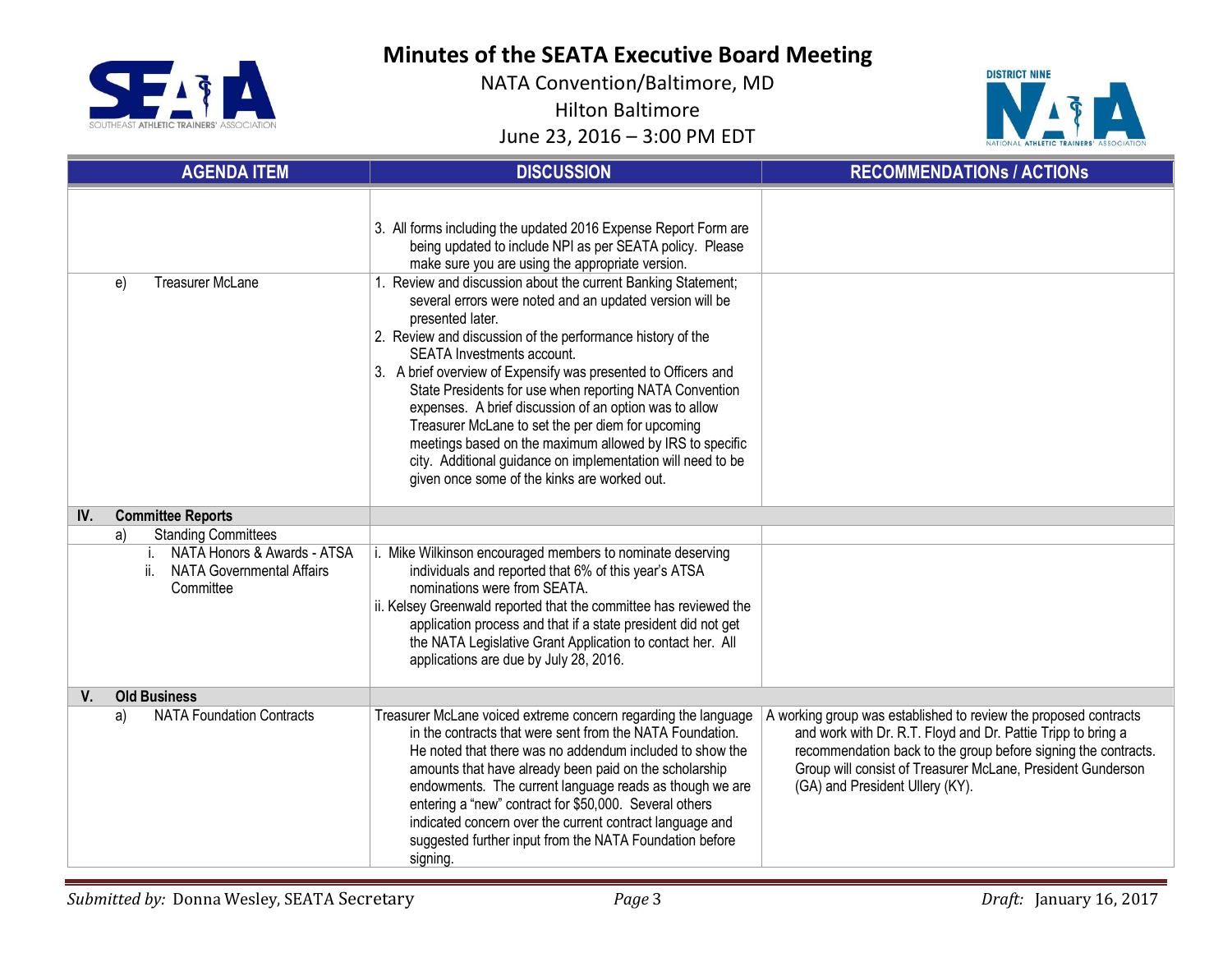



|     |    | <b>AGENDA ITEM</b>       | <b>DISCUSSION</b>                                                                                                                                                                                                                                                                                                                                                                                                                                                                                                                                                                                                                                                                                                                                                                                                                                                                                                                                                                      | <b>RECOMMENDATIONS / ACTIONS</b>                                                                                                                                                                                                                                       |
|-----|----|--------------------------|----------------------------------------------------------------------------------------------------------------------------------------------------------------------------------------------------------------------------------------------------------------------------------------------------------------------------------------------------------------------------------------------------------------------------------------------------------------------------------------------------------------------------------------------------------------------------------------------------------------------------------------------------------------------------------------------------------------------------------------------------------------------------------------------------------------------------------------------------------------------------------------------------------------------------------------------------------------------------------------|------------------------------------------------------------------------------------------------------------------------------------------------------------------------------------------------------------------------------------------------------------------------|
|     | b) | <b>Award Nominations</b> | President Mackie encouraged all members, but especially Board<br>members to nominate deserving members of SEATA for<br>NATA and SEATA awards. The nomination period for NATA<br>Awards opens August 1. The Board was reminded that we<br>established a new award to be presented in March, the<br>District IX Young Professionals' Distinction Award, which will<br>be overseen by the SEATA YPC Committee and Chair<br>Ashley Morgan (MS).                                                                                                                                                                                                                                                                                                                                                                                                                                                                                                                                            |                                                                                                                                                                                                                                                                        |
| VI. |    | <b>New Business</b>      |                                                                                                                                                                                                                                                                                                                                                                                                                                                                                                                                                                                                                                                                                                                                                                                                                                                                                                                                                                                        |                                                                                                                                                                                                                                                                        |
|     | a) | Members' Health Concerns | President Mackie reported that it has been a difficult month for<br>several of our members with various personal and family<br>health issues. There was a discussion about former Board<br>members Nick Pappas (FL) and Heloise Belarmino Jones<br>(GA). Mike Jones (AL) and one of his daughters remain in<br>the hospital with serious injuries and a long road to recovery.<br>President King (AL) reported that ALATA voted to make a<br>\$250 donation and suggested waiting about 3 months when<br>the initial flood of family and friend help has subsided. The<br>discussion led to the recommendation that SEATA establish<br>a crisis fund and formalize a policy for providing assistance<br>to our members in situations such as the Jones' so that<br>requests are not continually made on an individual basis.<br>There was a discussion of the NATA Cares program that is being<br>initiated to fund training for peer counselors in a critical<br>incident situations. | <b>MOTION (FL/TN)</b> - To establish a crisis fund work group to advise<br>SEATA on ways to assist members after a life changing event.<br>7-0-0-0 PASSED<br>Incoming President White, President Ullery (KY) and President Byrd<br>(TN) will serve on this work group. |
|     | b) | Office 365               | Incoming Vice President Jeff Hopp presented a proposal to pursue<br>the process of seeking Non-Profit status for SEATA so that<br>we can qualify for the E1 version versus paying \$8/month<br>per user. Mr. Hopp further explained that the process<br>requires a contract with an outside company to complete the<br>needed paperwork and after several communications with<br>the company's representative it appears that the contract<br>would require about \$750 to set up the needed application.<br>It has been reviewed and discussed and Mr. Hopp has<br>basically been assured that there should be no reason that<br>this status would not be granted.                                                                                                                                                                                                                                                                                                                    | MOTION (DW/AL) - To approve Jeff Hopp's proposal to pursue the<br>process of seeking Non-Profit status for SEATA in the use of<br>Office 365. 7-0-0-0 PASSED                                                                                                           |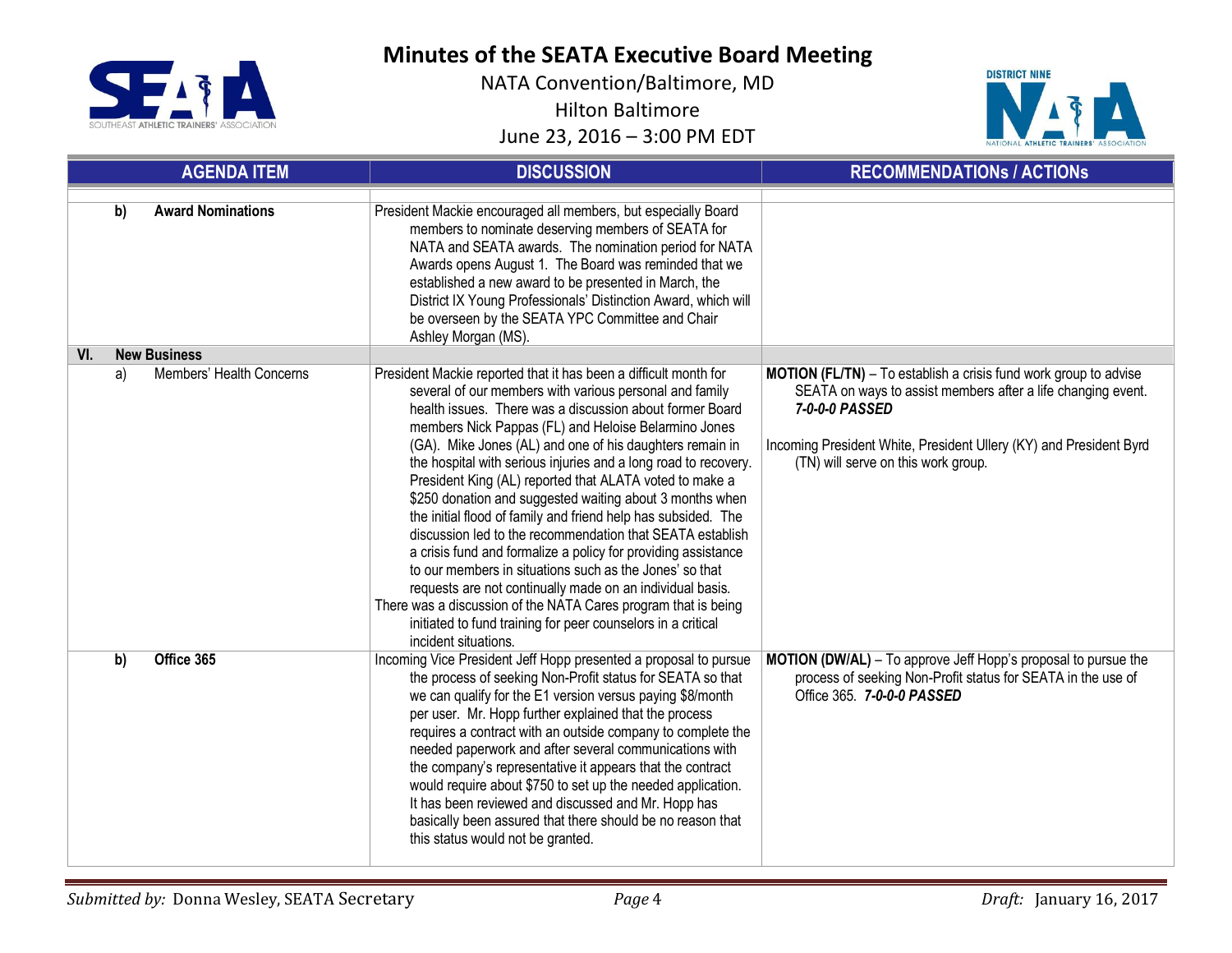



| <b>AGENDA ITEM</b>                                        | <b>DISCUSSION</b>                                                                                                                                                                                                                                                                                                                                                                                                                                                                                                                                                                                                                                                                                                                                                                                    | <b>RECOMMENDATIONS / ACTIONS</b>                                                                                                                                                                       |
|-----------------------------------------------------------|------------------------------------------------------------------------------------------------------------------------------------------------------------------------------------------------------------------------------------------------------------------------------------------------------------------------------------------------------------------------------------------------------------------------------------------------------------------------------------------------------------------------------------------------------------------------------------------------------------------------------------------------------------------------------------------------------------------------------------------------------------------------------------------------------|--------------------------------------------------------------------------------------------------------------------------------------------------------------------------------------------------------|
|                                                           | Micorsoft Office 365 would allow domain based<br>(@seata.org) emails for officers, state presidents, committee<br>chairs; documentation storage (similar to Dropbox); and<br>numerous other options that might allow SEATA to<br>discontinue both Survey Monkey and GoToMeeting.<br>It may also be possible to allow states to be a subsidiary of<br>SEATA's account and Mr. Hopp will ask about this<br>specifically.                                                                                                                                                                                                                                                                                                                                                                               |                                                                                                                                                                                                        |
| <b>Quiz Bowl</b><br>C)                                    | Director Horodyski led a discussion about the current format of<br>selecting the winner for the SEATA/NATA Foundation Quiz<br>Bowl. The Board discussed the various options and what<br>methods other districts utilize to determine the best team.<br>Concern was noted over the last ("final jeopardy") question<br>format and the idea was presented about selecting an "all-<br>star" team.<br>The incoming Board liaison to the SEATA Quiz Bowl Committee<br>will provide the Committee with the Board's feedback on<br>issues that were discussed.                                                                                                                                                                                                                                             | MOTION (KY/FL) - To charge the SEATA Quiz Bowl Committee to<br>reevaluate the format in determining the SEATA representative.<br>7-0-0-0 PASSED                                                        |
| <b>High School AT Student Aide</b><br>d)<br><b>Awards</b> | Director Horodyski asked the State Presidents if their respective<br>associations presented an annual student award to high<br>school students and advised caution in the promotion of this<br>award.<br>Director Horodyski cautioned that medical treatment is not to be<br>performed by high school students on high school students.<br>The education curriculum that was developed by the<br>Secondary School Athletic Trainer Committee was briefly<br>discussed and There was a discussion about various<br>colleges/universities that provide educational<br>programs/camps for high school students.<br>Dr. Horodyski emphasized proper terminology because AT<br>Students are currently enrolled in an AT Education Program<br>and high school students are not to be called "AT Students". |                                                                                                                                                                                                        |
| <b>Advertising Outside CE Events</b><br>e)                | Item for future consideration.                                                                                                                                                                                                                                                                                                                                                                                                                                                                                                                                                                                                                                                                                                                                                                       |                                                                                                                                                                                                        |
| <b>NATA Career Center Funds</b><br>f                      | There was a discussion about clarification of the language in the<br>SEATA Policy & Procedure Manual about states being<br>allowed to advertise job openings on their website that are                                                                                                                                                                                                                                                                                                                                                                                                                                                                                                                                                                                                               | Secretary Wesley and Treasurer McLane will follow up with the NATA<br>to investigate the NATA's policy and updates to the SEATA P &<br>P may need to be made in this area during the updating process. |